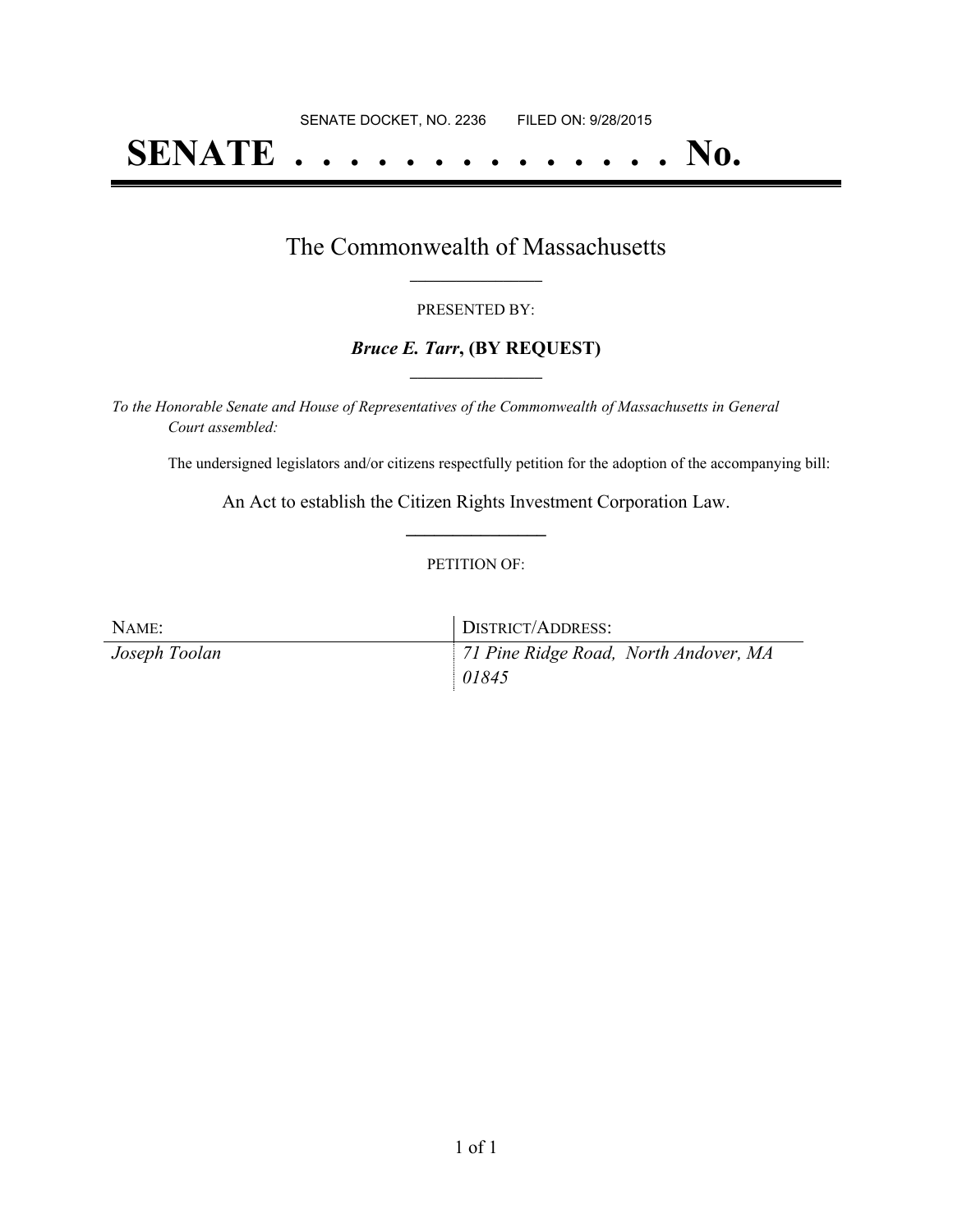# SENATE DOCKET, NO. 2236 FILED ON: 9/28/2015 **SENATE . . . . . . . . . . . . . . No.**

By Mr. Tarr (by request), a petition (accompanied by bill, Senate, No. 0000) (subject to Joint Rule 9 and Joint Rule 12) of Joseph Toolan for legislation to establish the Citizen Rights Investment Corporation Law. Children, Families and Persons with Disabilities.

## The Commonwealth of Massachusetts

**In the One Hundred and Eighty-Ninth General Court (2015-2016) \_\_\_\_\_\_\_\_\_\_\_\_\_\_\_**

**\_\_\_\_\_\_\_\_\_\_\_\_\_\_\_**

An Act to establish the Citizen Rights Investment Corporation Law.

*Whereas,* The deferred operation of this act would tend to defeat its purpose, which is to administer Citizen Rights as a contract of demonstration and education to the public to act free from immoral acts of corruption and to protect all person(s) and property involved in Citizenship from the damages and losses they may otherwise be exposed, therefore, it is hereby declared to be an emergency law, necessary for the immediate preservation of the public convenience.

Be it enacted by the Senate and House of Representatives in General Court assembled, and by the authority *of the same, as follows:*

| 1              | Citizen Rights Investment Corporation "CRIC"-Investment Corporation acting to provide            |
|----------------|--------------------------------------------------------------------------------------------------|
| $\overline{2}$ | investment in Citizen Rights.                                                                    |
| 3              | Citizen-Person who can display ownership of a Citizen Rights identification number               |
| $\overline{4}$ | issued by the Commissioner of the Citizen Rights Investment Corporation.                         |
| 5              | Authorization and appropriation to demonstrate, educate and administer labor and                 |
| 6              | materials involved in investments in Citizen Rights as a charitable public service organization. |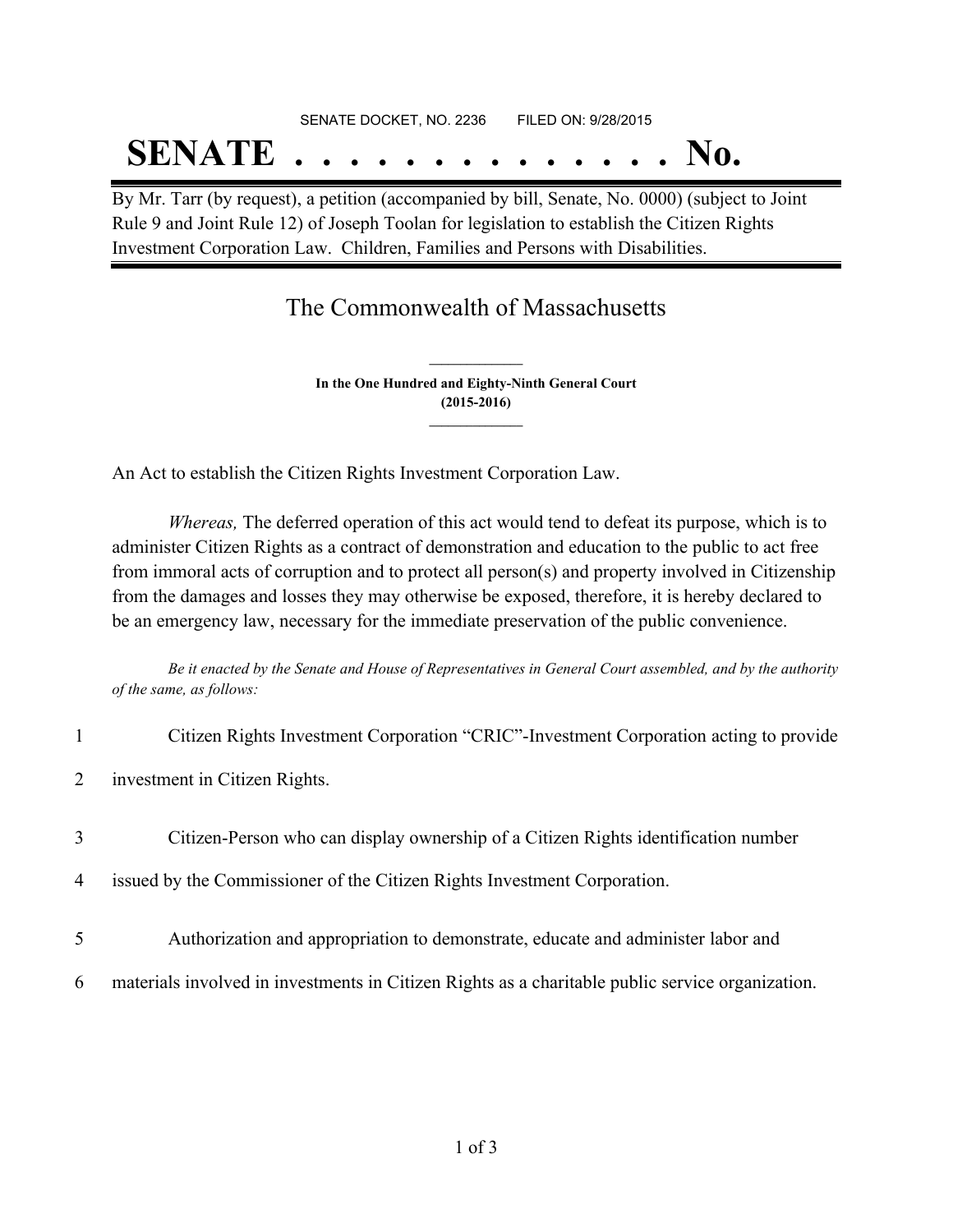| 7     | Section 1-Appropriation for Citizen Rights Investment Corporation is set at                      |
|-------|--------------------------------------------------------------------------------------------------|
| $8\,$ | \$100,000,000,000 with a 1000% daily interest of the principle balance of the Citizen Rights     |
| 9     | Investment Corporation Trust and investment record.                                              |
| 10    | Section 2-Corporations, facilities and investments contributing to the demonstration,            |
| 11    | education and administration of Citizen Rights is collected, commissioned and reported on to the |
| 12    | General Court on an annual basis issued by the Citizen Rights Investment Corporation.            |
| 13    | Section 3-Appropraition administration provide collection and coverage of labor and              |
| 14    | materials of Citizen Rights Investment Corporation contracts.                                    |
| 15    | a. Examples of Citizen Rights contracts include applicant coverage for providers and             |
| 16    | consumer investment transfers to provide Food, Clothes, Employment, Housing, Medicine and        |
| 17    | Transportation benefits provided by direct payment to all United States Citizens who enroll in   |
| 18    | the Citizen Rights benefit program with a name, social security number, drivers license number,  |
| 19    | passport number, Citizen Rights Identification number, direct deposit bank account number and    |
| 20    | mailing address.                                                                                 |
| 21    | 1. Citizen Rights Program provide benefits for Food, Clothes, Employment, Housing,               |
| 22    | Medicine and Transportation.                                                                     |
| 23    | 2. Citizen Rights Program appropriate administration to provide a weekly direct deposit          |
| 24    | payment set at the following amounts.                                                            |
| 25    | a. Food-\$100                                                                                    |
| 26    | b. Clothes-\$100                                                                                 |
| 27    | c. Employment-\$500                                                                              |
|       | $2$ of $3$                                                                                       |